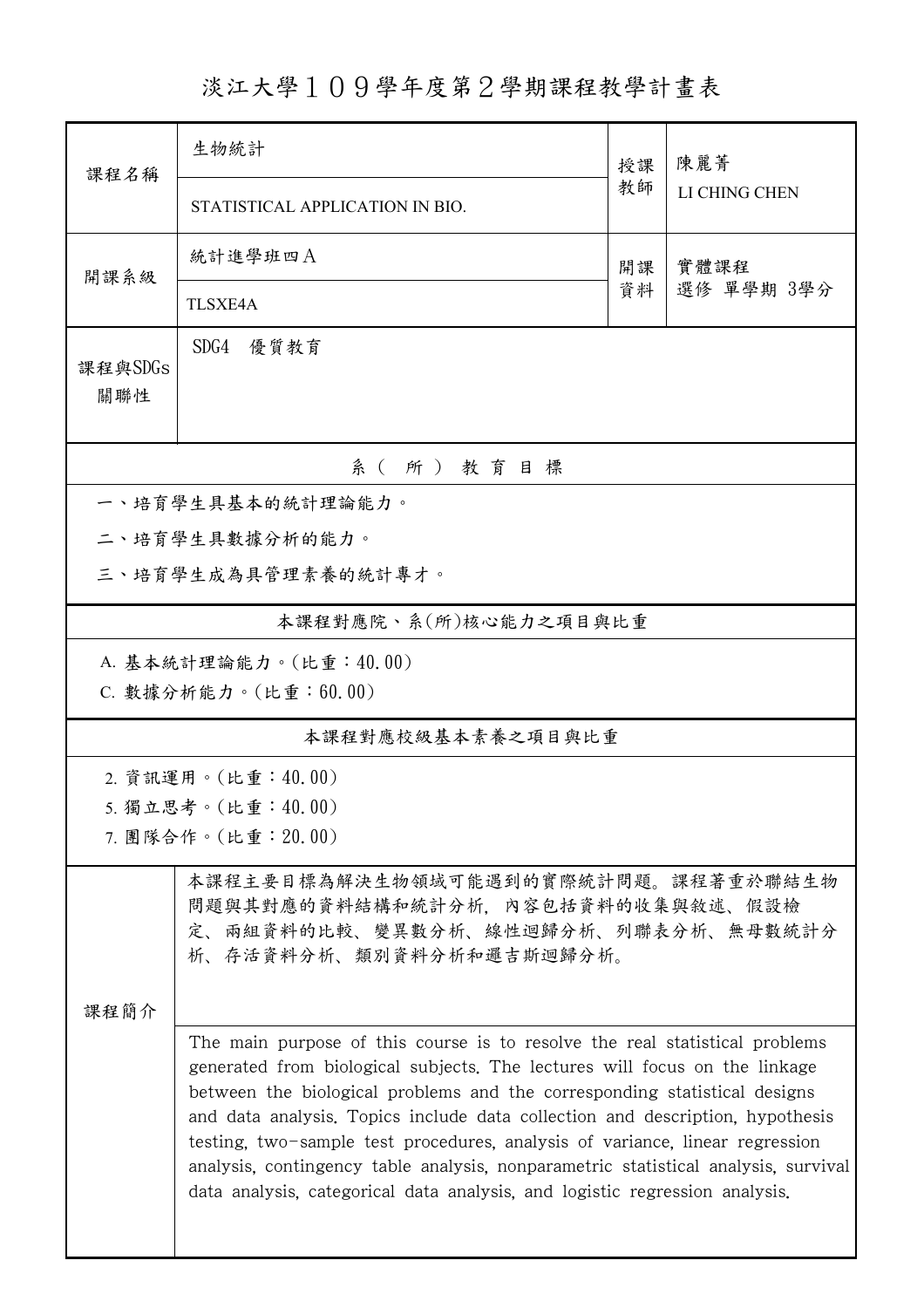## 本課程教學目標與認知、情意、技能目標之對應

將課程教學目標分別對應「認知(Cognitive)」、「情意(Affective)」與「技能(Psychomotor)」 的各目標類型。

一、認知(Cognitive):著重在該科目的事實、概念、程序、後設認知等各類知識之學習。

二、情意(Affective):著重在該科目的興趣、倫理、態度、信念、價值觀等之學習。

三、技能(Psychomotor):著重在該科目的肢體動作或技術操作之學習。

| 序<br>號         |                                                                 | 教學目標(中文)                 |            | 教學目標(英文)                                                                                                                                                                                                                                                |                      |  |  |
|----------------|-----------------------------------------------------------------|--------------------------|------------|---------------------------------------------------------------------------------------------------------------------------------------------------------------------------------------------------------------------------------------------------------|----------------------|--|--|
|                | 學生能瞭解並應用收集資料以及敘<br>述資料的方法。                                      |                          |            | Students are able to understand and apply the<br>methods of data collection and description.                                                                                                                                                            |                      |  |  |
| $\overline{2}$ | 學生能瞭解並應用兩組資料的比<br>較。                                            |                          |            | Students are able to understand and apply the<br>two-sample test procedures.                                                                                                                                                                            |                      |  |  |
| $\overline{3}$ | 學生能瞭解並應用變異數分析、線<br>性迴歸分析、無母數統計分析、存<br>活資料分析、類別資料分析、邏吉<br>斯迴歸分析。 |                          |            | Students are able to understand and apply the<br>analysis of variance, the linear regression analysis,<br>the nonparametric statistical analysis, the survival<br>data analysis, the categorical data analysis and the<br>logistic regression analysis. |                      |  |  |
|                |                                                                 |                          |            | 教學目標之目標類型、核心能力、基本素養教學方法與評量方式                                                                                                                                                                                                                            |                      |  |  |
| 序號             | 目標類型                                                            | 院、系 $(\text{m})$<br>核心能力 | 校級<br>基本素養 | 教學方法                                                                                                                                                                                                                                                    | 評量方式                 |  |  |
| 1              | 認知                                                              | AC                       | 257        | 講述、實作                                                                                                                                                                                                                                                   | 測驗、作業、報告(含<br>口頭、書面) |  |  |
| 2              | 認知                                                              | AC                       | 257        | 講述、實作                                                                                                                                                                                                                                                   | 測驗、作業、報告(含<br>口頭、書面) |  |  |
| 3              | 認知                                                              | AC                       | 257        | 講述、實作                                                                                                                                                                                                                                                   | 測驗、作業、報告(含<br>口頭、書面) |  |  |
|                |                                                                 |                          |            | 授課進度表                                                                                                                                                                                                                                                   |                      |  |  |
| 週<br>次         | 日期起訖                                                            |                          |            | 內 容 (Subject/Topics)                                                                                                                                                                                                                                    | 備註                   |  |  |
|                | $110/02/22$ ~<br>110/02/28                                      | 導論                       |            |                                                                                                                                                                                                                                                         |                      |  |  |
| $\overline{c}$ | $110/03/01$ ~<br>110/03/07                                      | 標準化比率                    |            |                                                                                                                                                                                                                                                         |                      |  |  |
| 3              | $110/03/08$ ~<br>110/03/14                                      | 生命表                      |            |                                                                                                                                                                                                                                                         |                      |  |  |
| 4              | $110/03/15$ ~<br>110/03/21                                      | 機率與診斷檢定                  |            |                                                                                                                                                                                                                                                         |                      |  |  |
| 5              | $110/03/22$ ~<br>110/03/28                                      | 無母數統計分析法                 |            |                                                                                                                                                                                                                                                         |                      |  |  |
| 6              | $110/03/29$ ~<br>110/04/04                                      | 教學行政觀摩日                  |            |                                                                                                                                                                                                                                                         |                      |  |  |
| 7              | $110/04/05$ ~<br>110/04/11                                      | 列聯表分析                    |            |                                                                                                                                                                                                                                                         |                      |  |  |
| 8              | $110/04/12$ ~<br>110/04/18                                      | 多重 2X2 列聯表分析             |            |                                                                                                                                                                                                                                                         |                      |  |  |
|                |                                                                 |                          |            |                                                                                                                                                                                                                                                         |                      |  |  |